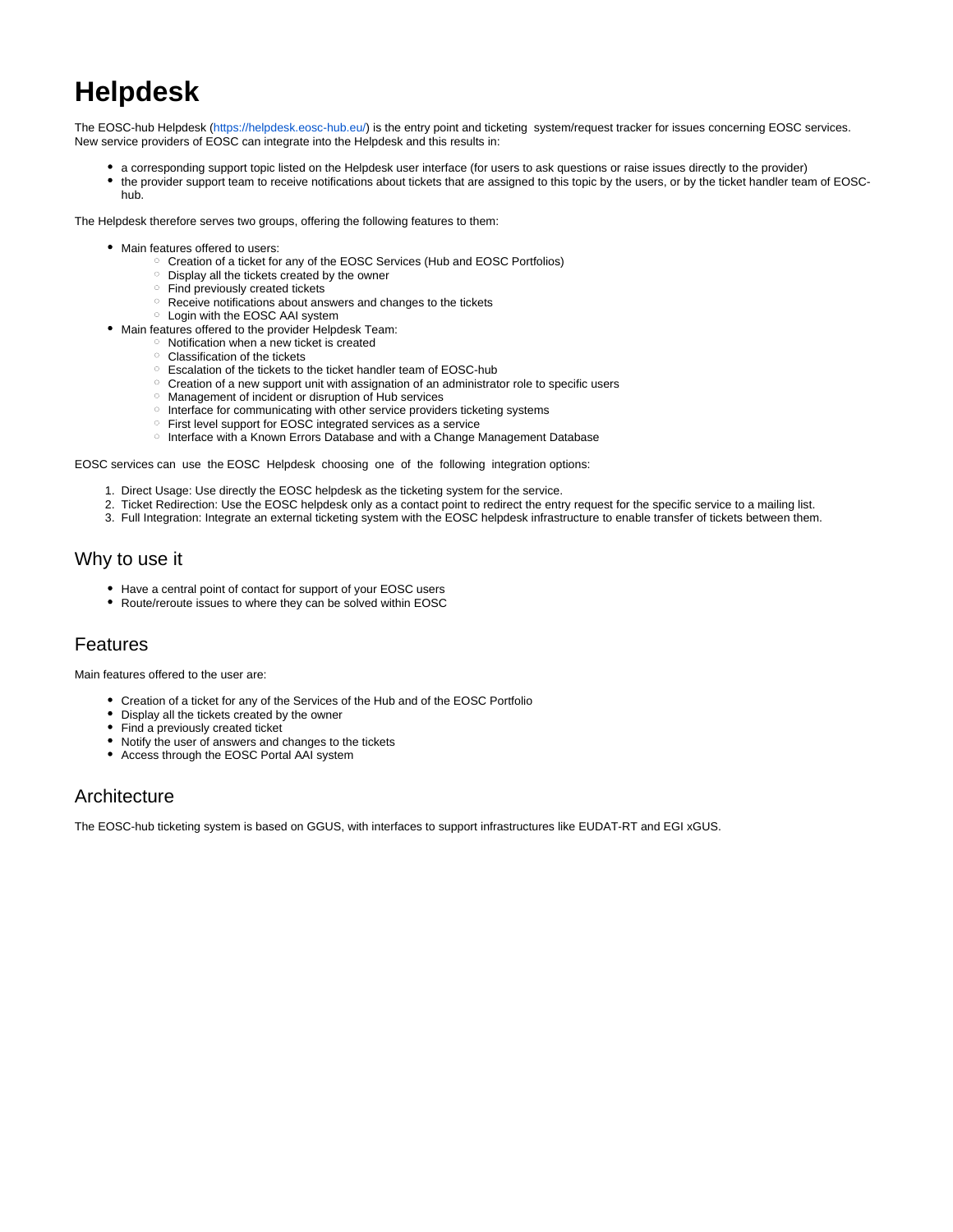

# Service Support Units

The helpdesk service is structured in levels, and guaranteed by support units, with knowledge and responsibilities clearly defined.

- **0th level**: Is the Self support Tools the user has at hand to self-heal issues: documentation, FAQ sessions, information boxes, etc. It does not require helpdesk teams intervention. It is maintained by the portal web administrators (tools) and the Helpdesk teams (contents). **1st level**: Support unit to resolve the basic issues posted by the users, with the knowledge about the services status and KEDB entries available. It receives tickets created by the user (internal or external). It validates the ticket assignation done by the user, dispatch them assigning them to the correct Support Unit. It collects the frequent issues to feed the Level 0 tools and gets information by the KEDB entries, the services monitoring and the documentation provided.
- $\bullet$ **2nd level:** Support team for technical issues. It receives tickets dispatched by the 1st level, and reacts to the ticket either by: written information, a bug fix, a workaround, a redirection of the ticket to another Support Unit. It is responsible of keeping the KEDB up to date with workarounds, or removing from the KEDB problems which have already been solved.
- **3rd level:** in-depth support by senior experts, to complement the second level support teams in case of complex services, for issues that request a long term, complex reaction by a dedicated team. It receives tickets from the 2nd level, or by the 1st level. It reacts to the tickets by either: developing new software, implementing new features, deploying new tools.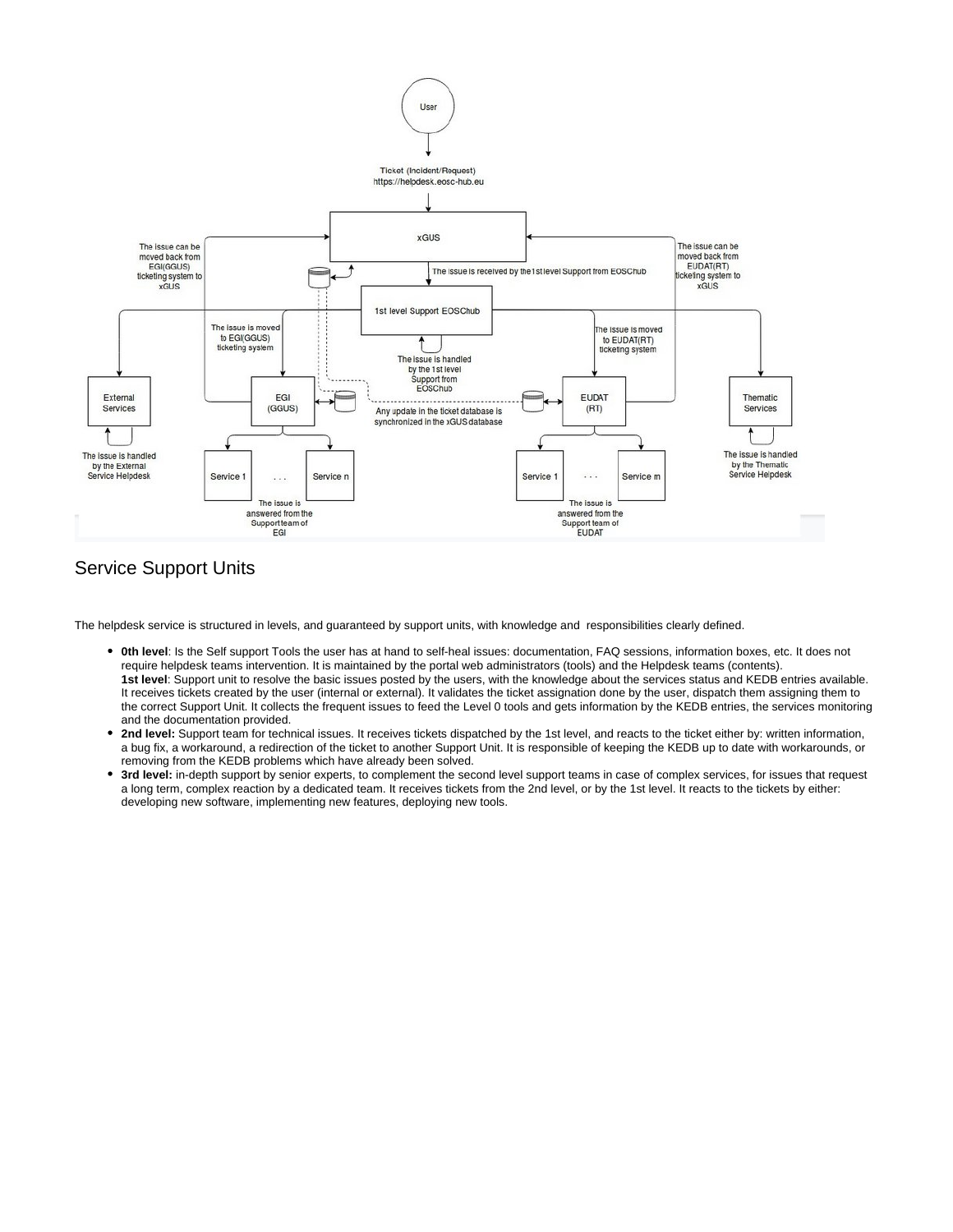| <b>EOSC-hub</b>                        |                                                                                              |                                                     | <b>EOSC Helpdesk Support Units (generalized)</b><br>Self-Service       |
|----------------------------------------|----------------------------------------------------------------------------------------------|-----------------------------------------------------|------------------------------------------------------------------------|
| <b>Training Material</b>               | Documentation<br><b>User Guides</b>                                                          | <b>0 Level: Self Support</b><br>ChatBots<br>WebForm | <b>FAQ</b><br>(e.g. reset<br>password)                                 |
|                                        |                                                                                              |                                                     |                                                                        |
| 1st Level<br><b>KEDB</b>               |                                                                                              | Dispatching to<br>2d and 3d level                   |                                                                        |
| 2nd Level                              |                                                                                              |                                                     |                                                                        |
| <b>General questions</b><br>about EOSC | <b>Technical</b><br><b>EOSC Core</b><br><b>Support</b><br><b>Services</b><br>(Hub portfolio) | <b>Service Onboarding</b>                           | Service<br><b>EGI</b><br><b>EUDAT</b><br><b>Provider N</b><br>$\cdots$ |
|                                        | <b>ARGO Monitoring</b><br>Accounting<br><b>Marketplane</b><br><b>EOSC Portal Plat.</b>       | <b>3d Level</b>                                     |                                                                        |

For assigning the tickets to one of the support units, processes have been defined, as shown in the arrows graph below.



# Issue Type visible to the user

# **Support Teams** (3d level)



## Service documentation

• [Helpdesk](https://confluence.egi.eu/display/EOSCDOC/Helpdesk) Technical specifications manual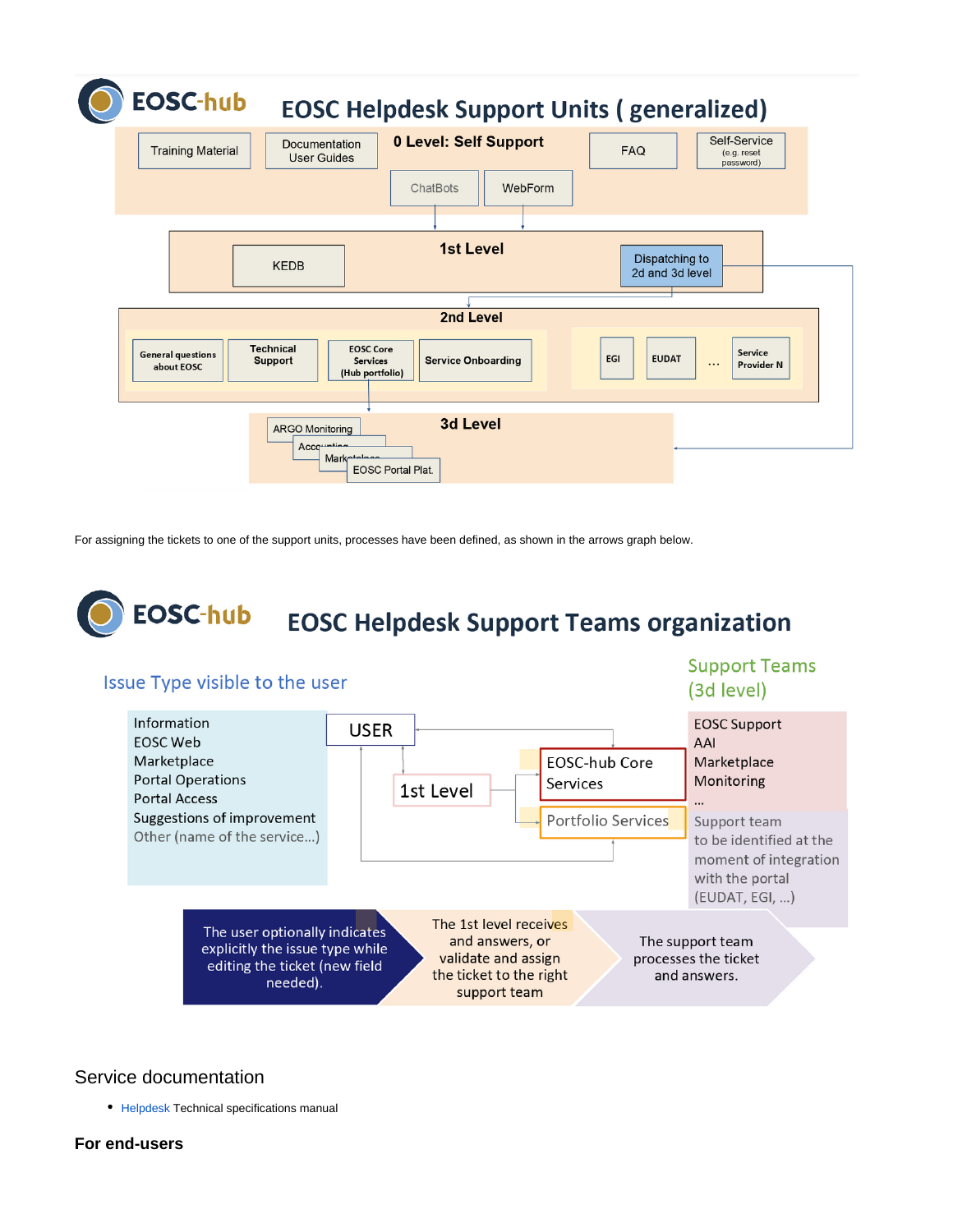[Creating a ticket](https://confluence.egi.eu/display/EOSC/2.+Creating+a+ticket) instructions to create a ticket and the description to the web interface used for this scope

#### **For service providers**

**[Managing a ticket:](https://confluence.egi.eu/display/EOSC/4.+Managing+a+ticket) manual that collects the guidelines for the selection of the tickets categories and the assignation of the tickets priorities.**

#### 1. **Classification**

Use the following fields :

- Ticket category:
	- <sup>o</sup> Incident
	- **o** Service request
	- Spam
- 1. EOSC General • Support Unit Assignation:
	- a. General Support
		- **b.** Technical Support
		- c. Service Onboarding
	- 2. Hub Portfolio
		- **a.** AAI
			- **b.** Accounting
			- c. Monitoring
			- d. Portal
			- e. Service Portfolio Management Tool
	- 3. EOSC Partners
		- a. EGI service
		- b. EUDAT service
- Ticket priority:
	- 1. Low priority
	- 2. Medium priority
	- 3. High priority
	- 4. Top priority

#### **Triage of tickets**

The 1st level support team will have to triage all the incidents and requests. The 2 main parameters to decide the ticket priority are:

- how many users are affected
- the security risk of a ticket

All tickets start at low priority.

If more than 5 users are affected a medium priority can be assigned.

If the problem of the ticket affects more than 50 users a High priority should be assigned.

If the incident affects and degrades a service a Top priority must be applied.

If the incident has a trivial security risk a level more in priority should be applied.

If the incident has an imminent security risk a Top Priority must be assigned immediately.

#### **Analysis and assignation, escalation of the request, resolution.**

The request is analyzed by the first level support team.

Depending on the request/incident, the ticket is managed directly by the 1st level support team or escalated.

If the request is managed by 1st level support, the steps to manage the request/incident are :

- 1. the responsible of the unit assign it to a unit member who will become the ticket responsible and who will manage the ticket (owner);
- 2. Change the status of the ticket from new to in progress
- 3. the new owner needs to answer the user with any questions related to his/her query or directly with the answer to his/her questions.
- 4. The owner needs to keep track of the answer of the user
- 5. If the answer from the user is satisfactory, then the ticket has to be resolved, if not, go back to step 1 and re-analyze the request to decide whether to escalate or manage it.

If the request or issue must be assigned to another EOSC support team, change the unit assignation by selecting the most appropriated one from the list displayed.

 If the issue is escalated to an external support team (EOSC Partners), the request needs to be managed from their own ticketing system (RT in case of EUDAT or GGUS in case of EGI), for this ticket the 1st level support will only check periodically the progress of the ticket, but the final responsible and who will need to fulfill their own SLA's is the final infrastructure (EUDAT, EGI, or any other infrastructure integrated in the EOSC-hub helpdesk).